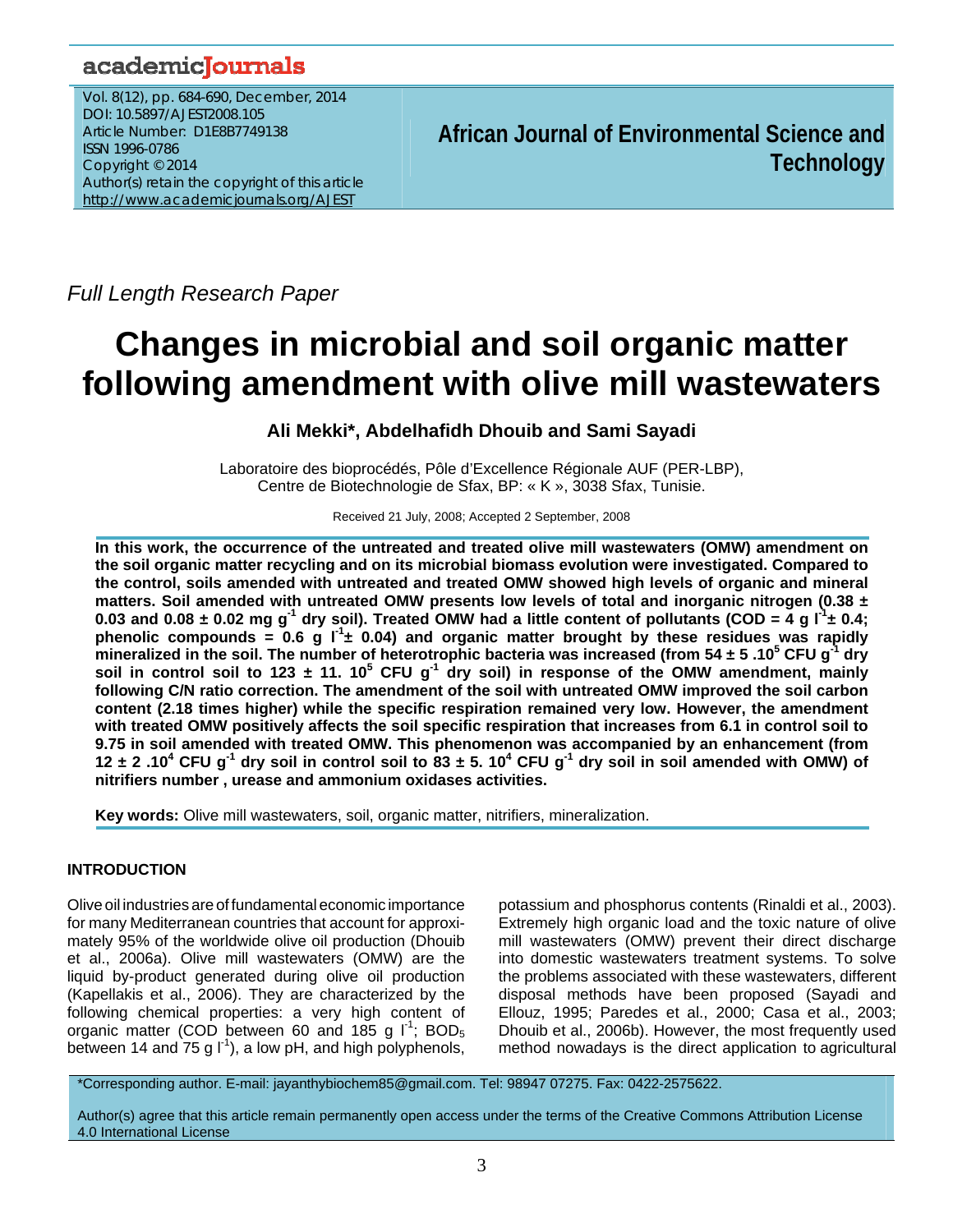| <b>Characteristics</b>                                          | <b>Untreated OMW</b> | <b>Treated OMW</b> |
|-----------------------------------------------------------------|----------------------|--------------------|
| $pH (25^{\circ}C)$                                              | $5.1 \pm 0.2$        | $8.2 \pm 0.2$      |
| Electrical conductivity (25 $^{\circ}$ C) (dS m <sup>-1</sup> ) | $8.9 \pm 0.1$        | $14.1 \pm 0.1$     |
| Chemical oxygen demand (g $\Gamma^1$ )                          | $72 \pm 2.8$         | $4 \pm 0.4$        |
| Biochemical oxygen demand $(g I^1)$                             | $13 \pm 0.9$         | $1.8 \pm 0.14$     |
| $\text{COD/BOD}_5$                                              | $5.53 \pm 0.72$      | $2.2 \pm 0.32$     |
| Salinity (g $\Gamma^1$ )                                        | $6.75 \pm 0.66$      | $12.1 \pm 1.1$     |
| Water content $(g f^1)$                                         | $948 \pm 17.2$       | $984 \pm 19.5$     |
| Total solids $(g f^1)$                                          | $52 \pm 2.98$        | $15.9 \pm 0.7$     |
| Ash $(g f^1)$                                                   | $8 \pm 0.43$         | $10.15 \pm 0.5$    |
| Volatile solids $(g \, \Gamma^1)$                               | $44 \pm 1.85$        | $4.8 \pm 0.22$     |
| Total organic carbon (g $\Gamma^1$ )                            | $25.52 \pm 1.18$     | $3.2 \pm 0.12$     |
| Total nitrogen Kjeldahl (g I <sup>-1</sup> )                    | $0.6 \pm 0.06$       | $0.21 \pm 0.03$    |
| Carbon/Nitrogen                                                 | $43 \pm 1.8$         | $15 \pm 0.65$      |
| P (mg I <sup>1</sup> )                                          | $36 \pm 3.6$         | $15 \pm 1.1$       |
| Na $(g f^1)$                                                    | $0.94 \pm 0.09$      | $0.86 \pm 0.08$    |
| CI $(g I^1)$                                                    | $1.6 \pm 0.15$       | $1.3 \pm 0.11$     |
| $K(g I^1)$                                                      | $8.8 \pm 0.8$        | $5.34 \pm 0.6$     |
| Ca $(g \, \Gamma^1)$                                            | $1.2 \pm 0.11$       | $3.2 \pm 0.2$      |
| Fe (mg $I^{-1}$ )                                               | $32 \pm 2.9$         | $38.3 \pm 3.3$     |
| Mg (mg $I^{-1}$ )                                               | $187 \pm 18.8$       | $281 \pm 27.1$     |
| Ortho-diphenols $(g I^1)$                                       | $9.2 \pm 1.8$        | $0.6 \pm 0.04$     |
| Toxicity by LUMIStox (% IB)                                     | $99 \pm 9$           | $30 \pm 2.9$       |

**Table 1.** Physico-chemical characteristics of untreated and treated olive mill wastewaters.

soils as organic fertilizers (Fiestas and Borja, 1992; Nieto and Garrido, 1994; Mekki et al., 2006b; Mekki et al., 2007a). OMW physico-chemical composition and characteristics are well documented (Fiorentino et al., 2003; Allouche et al., 2004; Obied et al., 2005). Little is known, however, of the impact of OMW on the chemical, biochemical and biological properties of soil (Aggelis et al., 2003; Mekki et al., 2007b). Indeed, the effect of OMW addition on soil organic matter cycles is one of topics that need to be addressed from an agricultural point of view.

The present work was aimed at evaluating the occurrence of untreated and treated OMW amendment on the soil organic matter recycling and then on its microbial biomass evolution. The main goal is to know how much the OMW treatment application and its incubation in soil can remove its toxicity and their effects on the soil matter recycling.

#### **MATERIALS AND METHODS**

#### **Untreated OMW origin**

Untreated olive mill wastewater was taken from a three-phase discontinuous extraction factory located in Sfax, Tunisia.

#### **Treatment of untreated OMW**

The treated OMW was obtained with an integrated process based

on aerobic fungal pre-treatment using *Phanerochaete chrysosporium* DSMZ 6909 followed by a decantation step then anaerobic digestion (Sayadi and Ellouz, 1995). The characteristics of the treated and untreated OMW are given in Table 1.

#### **Physico-chemical analyses**

The pH and the electrical conductivity were determined according to Sierra et al. (2001) standard method. Organic matter (OM) was determined by combustion of the samples in a furnace at 550°C for 4 h. Total organic carbon was determined by dry combustion (TOC Analyser multi N/C 1000). Total nitrogen was determined by Kjeldahl method (1883). Chemical oxygen demand (COD) was determined according to Knechtel method (1978). Five-day biochemical oxygen demand  $(BOD<sub>5</sub>)$  was determined by the manometric method with a respirometer (BSB-Controller Model 620 T WTW) and phenolic compounds (ortho-diphenols) were quantified by means of Folin-Ciocalteu colorimetric method using caffeic acid as standard (Box, 1983). The absorbance was determined at  $I =$ 765 nm.

#### **Study sites and sampling**

The soil of the study area was described in a previous study (Mekki et al., 2006 a). The field was divided in 5 plots.  $S_1$  and  $S_2$  were amended with 100  $m^3$  ha<sup>-1</sup> of untreated OMW. The amendment is achieved without  $(S_1)$  or after  $(S_2)$  correction of the C/N/P ratio to 100/10/1.  $S_3$  and  $S_4$  were amended with 400 m<sup>3</sup> ha<sup>-1</sup> of treated OMW. The amendment is achieved without  $(S_3)$  or after  $(S_4)$ correction of the C/N/P ratio to 100/10/1. The fifth plot, plot  $S_c$ , was not amended and served as a control.

Amendment was realized in February 2006. Soil samples  $(S_1, S_2, S_3)$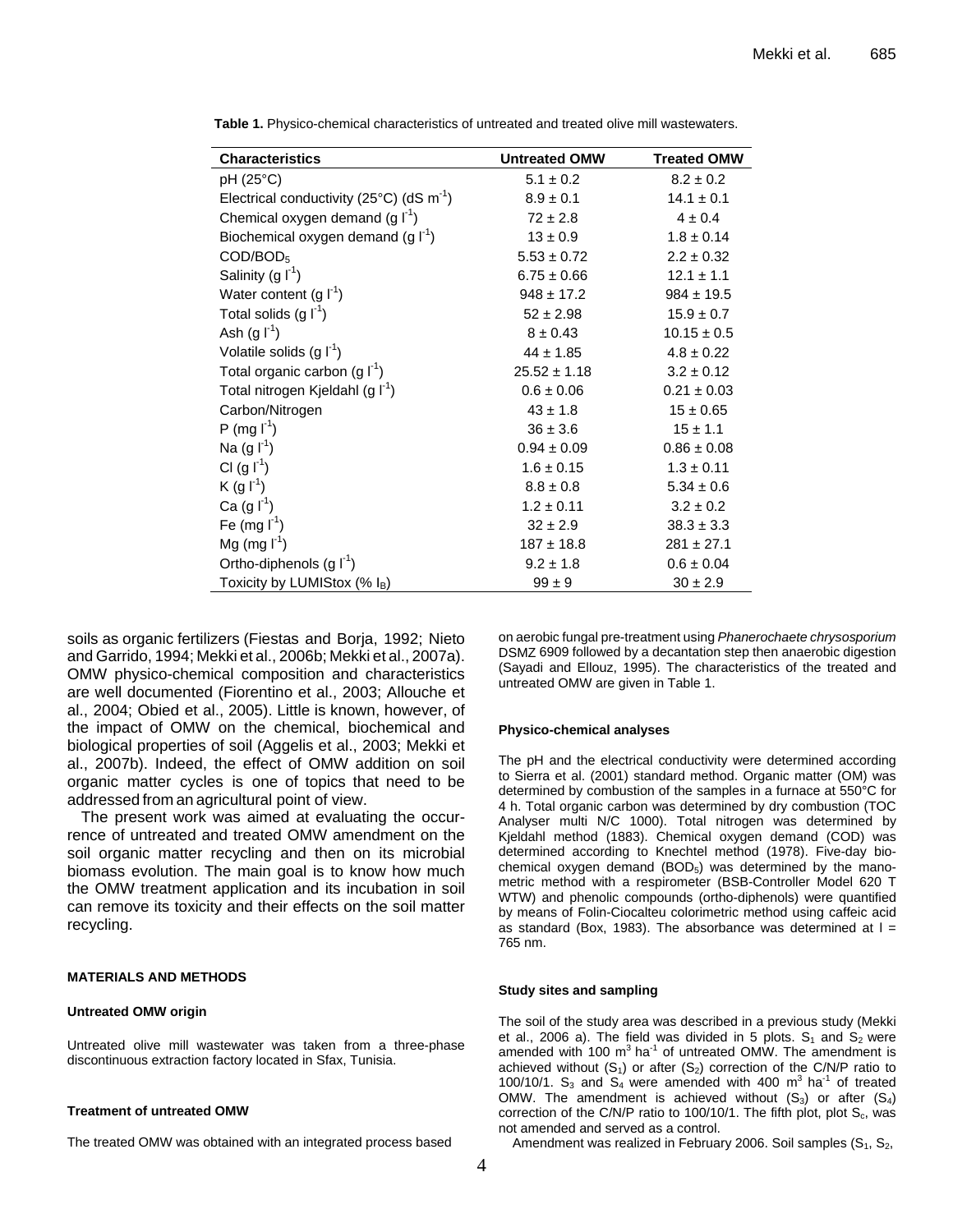

**Figure 1.** Soil organic matter evolution as a function of amended OMW and time.

 $S_3$ ,  $S_4$  and  $S_c$ ) were collected monthly (during 6 months) from different parts of each plot from 0 to 20 cm deep, using a soil auger. All soil samples, taken from each plot were then mixed, air-dried, sieved with a mesh size of 450 µm and stored at 4°C prior to use. Water content was immediately determined before air-drying the sample.

#### **Physico-chemical soils analyses**

pH and electrical conductivity were determined according to Sierra et al. (2001) standard method. Organic matter was determined after furnacing samples at 550°C for 4 h. Total nitrogen was determined by the Kjeldahl method (1883). Inorganic nitrogen was determined by the Kandeler method (1995). Organic nitrogen is determined by difference between total and inorganic nitrogen.

#### **Biological soil analyses**

10 g of each soil sample was suspended in an erlenmeyer flask containing 90 ml of a sterile solution (0.2% of sodium polyphosphate  $(NaPO<sub>3</sub>)<sub>n</sub>$  in distilled water, pH 7.0). The flask was shaken at 200 rpm for 2 h. Serial 10-fold dilutions of the samples in a 0.85% NaCl solution were plated in triplicate on PCA at 30°C for total bacterial counts. Nitrifiers and denitrifiers microorganisms were enumerated by the most probable number (MPN) procedure (Trolldenier, 1995). The soil biological activity was achieved by measuring respirometric evolution in the aerobic condition (Öhlinger, 1995). Urease and ammonium oxidases activities were determined according to Kandeler et al. (1999).

#### **Statistical analysis**

For physico-chemical analyses, three replications were used for each parameter. For biological soils analyses, each soil sample was analysed in duplicate and the dilution series were plated in triplicate for each medium. Data were analysed using the ANOVA procedure. Variance and standard deviation were determined using Genstat 5 (second edition for windows).

#### **RESULTS AND DISCUSSION**

### **Treated and untreated OMW characteristics**

The physico-chemical characteristics of untreated and treated OMW are summarized in Table 1. The high pollutant load of untreated OMW and its acidity could be observed. However, treated OMW was a slightly alkaline effluent, rich in inorganic loads such as potassium, calcium, magnesium and iron. Its content of phenolic compounds was lower than 1 g  $I^1$ , reflecting a significant reduction of its toxicity from  $99\%$ <sub>B</sub> before treatment to only  $30\%$ <sub>B</sub> after treatment application (Table 1).

#### **OMW impact on the physico-chemical soil parameters**

Untreated and treated OMW effects on some soil physicochemical parameters such as pH, electrical conductivity (EC), organic matter (OM), soil nitrogen and soil C/N ratio have been studied. Results showed that several chemical and biochemical properties of the investigated soil changed in response to the application of OMW. The addition of treated or untreated OMW with or without C/N ratio correction didn't show a significant effect on the initial soil pH. Indeed in spite of the initial untreated OMW acidity, the follow-up of this parameter during 6 months showed a weak reduction of the soil pH (0.2 units). Then, the acidity of the untreated OMW was compensated by the soil carbonate alkalinity as was shown by Sierra et al. (2001), whereas the addition of treated OMW caused a weak increase. Indeed, the alkalinity of this waste was not buffered by the soil components.

In the same way, the count of OMW induced an increase of the soil electric conductivity. This increase is proportional to the added OMW quantity. The increase of the soil Salinity could result from the main ionic species, sodium chloride and sulphate, coming from the treated or untreated OMW (Zanjari and Nejmeddine, 2001).

The studied soil is initially poor in organic matter. OMW addition improves the soil organic and mineral matters amounts. The organic matter supplement brought by 400 m<sup>3</sup> ha<sup>-1</sup> of treated OMW is comparable to the one brought by 100  $m^3$  ha<sup>-1</sup> of untreated OMW (Figure 1). The followup of the biodegradation kinetics of this organic matter brought by OMW shows that for the same quantity of added organic matter, soil receiving the treated OMW  $(S_3)$  presents a potential of biodegradation 3 times higher than the one of soil receiving the untreated OMW  $(S_1)$ . The correction of the C/N ratio accelerates this biodegradation for soil irrigated with untreated OMW  $(S_2)$ and show a low effect in the case of soil receiving the treated OMW  $(S_4)$  (Figure 1).

The increase of organic and mineral nutrient contents may have a beneficial effect on the soil fertility. Nevertheless, the difficulty of untreated OMW organic matter biodegradation can be explained by its richness in phenolic compounds which are toxic for the soil biological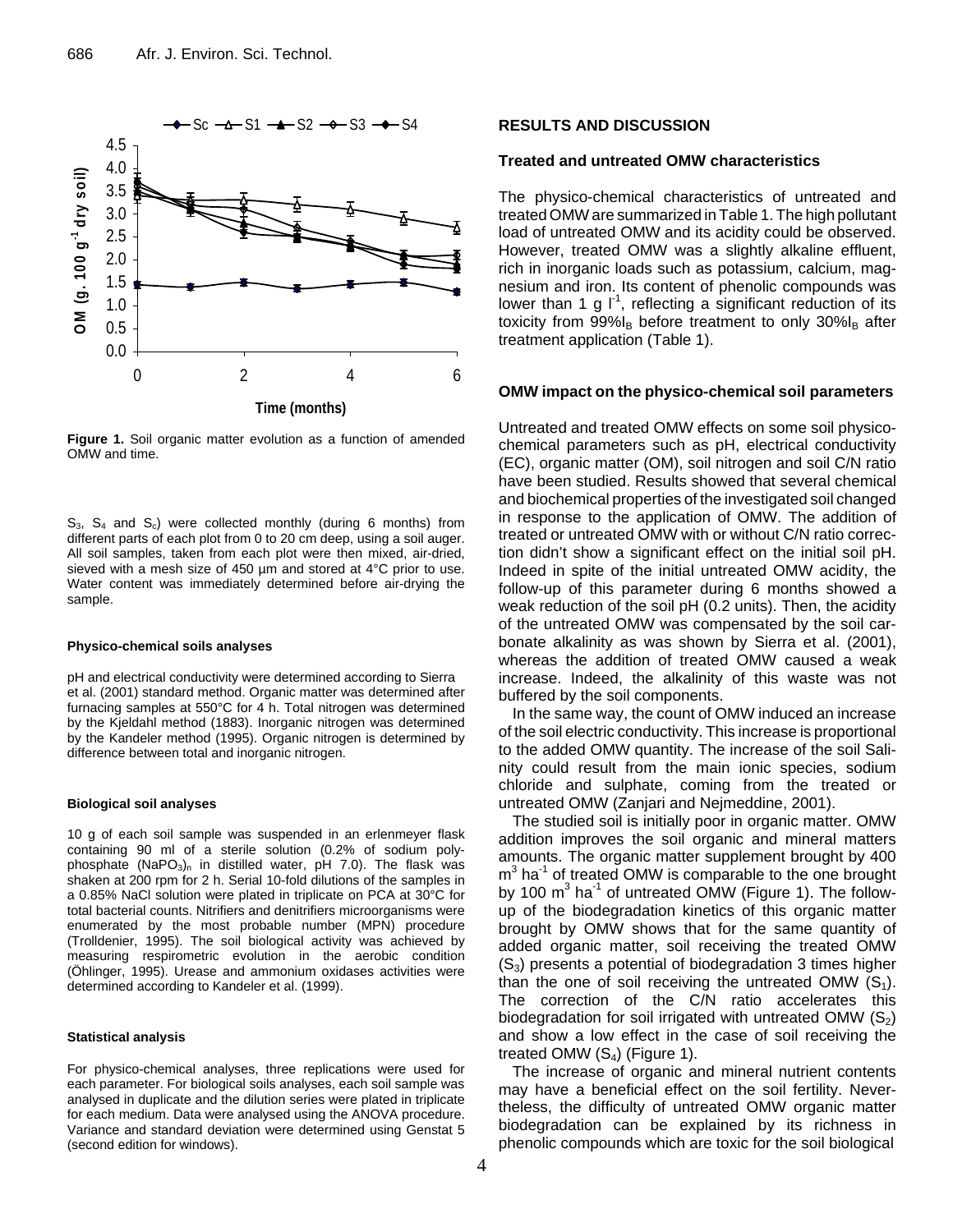

**Figure 2.** Soil total nitrogen evolution as a function of amended OMW and time.



**Figure 3.** Soil organic nitrogen evolution as a function of amended OMW and time.

activity (Cox et al., 1998).

The OMW nitrogen content remained negligible compared to the other elements as the carbon and the potassium (Table 1). Control soil  $(S<sub>C</sub>)$  is initially poor in nitrogen. Soil irrigated with the treated OMW presents more important total nitrogen content in that of soil receiving untreated OMW (Figure 2). The weak reduction of the total nitrogen or even its constancy during the time can be explained by the retraining of the different soil nitrogen shapes.

The organic nitrogen brought by the untreated OMW presents a slow mineralization. Indeed the affluence in suspended matters of untreated OMW enhances the immobilization of soil nitrogen. However, the organic nitrogen brought by the treated OMW turns quickly into inorganic nitrogen, what explains the important reduction of the content in organic nitrogen of soil irrigated with treated OMW (Figures 3 and 4).

The slow mineralization of the untreated OMW organic nitrogen is due to the composition of this material that facilitates its adsorption to soil particles since the untreated



**Figure 4.** Soil inorganic nitrogen evolution as a function of amended OMW and time.

OMW is very rich in suspended matters. Negative effects of raw OMW on soil properties have also been recorded, including the immobilization of available nitrogen (Kissi et al., 2001).

#### **OMW impacts on the biological soil parameters**

OMW effects on the soil aerobic heterotrophic bacteria, nitrifiers and denitrifiers microorganisms and on the soil enzymatic and respirometric activities have been studied.

The aerobic heterotrophic bacteria counted on the studied soil are relatively weak (10<sup>5</sup> to 10<sup>6</sup> CFU g<sup>-1</sup>of dry soil). Results showed an initial increase in total number of heterotrophic bacteria after the OMW amendment, mainly following C/N ratio correction. In line with this finding, Paredes et al. (1987) reported also an increase in the total viable counts in the soil polluted with OMW (Table 2).

The control soil was very poor in organic matter and particularly in nitrogen, so the number of nitrifiers microorganisms is very weak. The OMW addition increases in a meaningful manner their number. This increase is more remarkable in the case of soil receiving treated OMW (Figure 5). However, from the  $4<sup>th</sup>$  month after OMW addition, a reduction of these microorganisms number in all tested samples was observed. This decrease could be explained by the reduction of the soil organic nitrogen content. As it is the case for the nitrifiers, the OMW addition improves the presence of denitrifiers whose number increases correlatively with the OMW quantity (data not shown).

Indeed, nitrifiers and denitrifiers microorganisms play a critical role in the natural nitrogen cycle (Oved et al., 2001; Mendum and Hirsch, 2002). This microflora could be affected by a variety of chemical conditions including aromatic compounds and salts. The number of nitrifiers shifted from the CFU  $g^{-1}$  number ranging from 11.2 to 12.4 x 10<sup>4</sup> in the control soil to CFU  $g<sup>4</sup>$  number ranging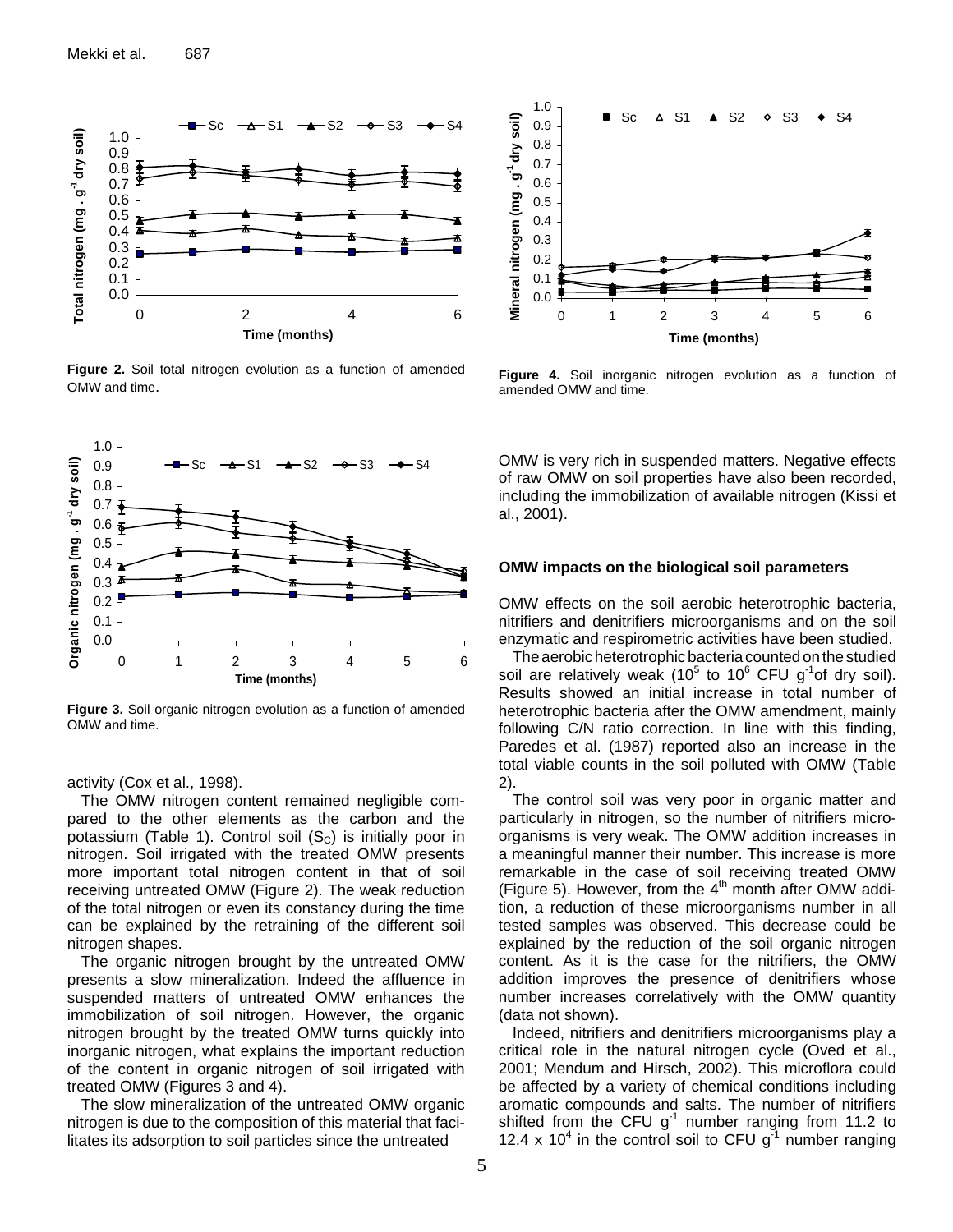| Time (month)   | March    | April        | Mav        | Jun          | Jul          | <b>August</b> |
|----------------|----------|--------------|------------|--------------|--------------|---------------|
| Sc             | $54+5$   | $49 + 5$     | $52+5$     | $49\pm5$     | $50+5$       | $51 + 5$      |
| $\mathbb{S}_1$ | 75±7     | $78 + 7$     | 72+7       | $70 + 6$     | $63 + 6$     | $64\pm 6$     |
| $\mathsf{S}_2$ | $88\pm8$ | $103+9$      | $98 + 8$   | $93+9$       | $96+9$       | $94+8$        |
| $\mathsf{S}_3$ | $117+10$ | $114 \pm 10$ | $108 + 10$ | $106+1$      | $105 \pm 10$ | $98+9$        |
| $\mathbb{S}_4$ | $123+11$ | $126 + 11$   | $117 + 11$ | $109 \pm 10$ | $111+10$     | $107 + 1$     |

**Table 2**. Aerobic heterotrophic bacteria count in the different plots and time (CFU 10<sup>5</sup> g<sup>-1</sup>).



**Figure 5.** Nitrifiers numbers evolution as a function of amended OMW and time.

from 13 to 61 10 $4$  in the soil amended with treated OMW. Additionally, the decomposition of OMW by soil microbes could have induced oxygen depletion in the surface soil, thereby inhibiting aerobic microbial activity (Kowalchuk et al., 2000; Schloter et al., 2003; Gianfreda et al., 2006). Besides, the OMW addition improves the presence of denitrifiers whose number increases correlatively with the OMW quantity. Indeed, these microorganisms appear more resistant to the poisonous compounds that the nitrifying bacteria.

The need to measure the activities of a large number of enzymes has been emphasized to provide information on soil microbial activity (Sukul, 2006). Urease and ammonium oxidases constitute the two major enzymes of nitrogen metabolism. Urease plays a key role in the nitrogen cycle; it contributes to the transformation of the organic nitrogen in ammoniacal assimilated nitrogen  $(N-NH<sub>4</sub>)$ . Ammonium oxydases assures the transformation of the product of the ammonification in assimilated nitrogen by plants  $(N-NO<sub>3</sub>)$ (Tscherko et al., 2003). Soils urease and ammonium oxidases activities are stimulated distinctly in soils irrigated with treated OMW, whereas the untreated OMW addition inhibits these two enzymatic activities (Table 3).

In this context, Deni and Penninckx (1999) reported that addition of hydrocarbon to an uncontaminated soil stimulated immobilization of nitrogen and reduced nitrification and soil urease activity.

The soil respirometric activity constitutes an important parameter to understand its biologic activity (Javorekova et al., 2001). A respirometric test was achieved on soils during 49 days. The specific respiration rate expressed as the ratio of  $C$ -CO<sub>2</sub>/Ctot for the different soil samples is shown in Figure 6. The amendment of the soil with untreated OMW increased the carbon content while the specific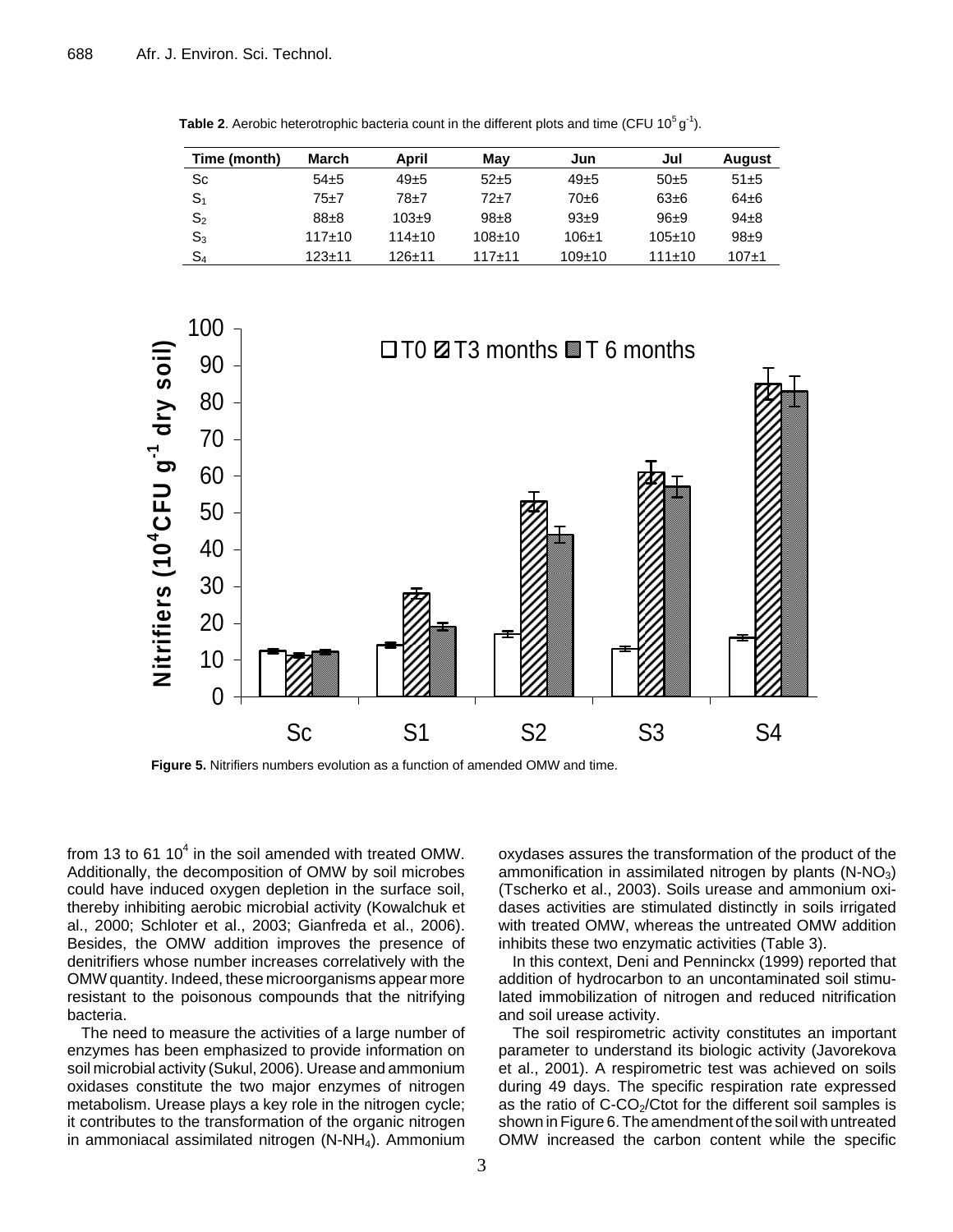| <b>Enzymatic activities</b> | Urease (µg NH <sub>4</sub> g <sup>-1</sup> 2 h <sup>-1</sup> ) | Ammonium oxidases (µg $NO2 g-1 24 h-1$ ) |
|-----------------------------|----------------------------------------------------------------|------------------------------------------|
| Sc                          | 30 <sub>±</sub> 2.8                                            | $0.22 \pm 0.02$                          |
| S <sub>1</sub>              | $18+2$                                                         | $0.17 \pm 0.01$                          |
| S <sub>2</sub>              | $29 + 2.5$                                                     | $0.21 \pm 0.02$                          |
| $S_3$                       | $84\pm7$                                                       | $0.69 + 0.06$                            |
| S,                          | $98 + 8.2$                                                     | $0.89 + 0.07$                            |

**Table 3**. Urease and ammonium oxidases activities detected in soils 6 months after OMW application.



**Figure 6.** Specific respiration C-CO<sub>2</sub>/C<sub>tot</sub>, cumulative C-CO<sub>2</sub>, and total carbon C<sub>tot</sub> of the soil samples studied.

respiration remained very low. Indeed, Rinaldi et al. (2003) reported that the affluence of the untreated OMW organic matter in toxic phenolic compounds makes difficult its biodegradation in the nature. However, the amendment of the soil with treated OMW positively affects its specific respiration. The initial correction of the C/N ratio enhances the specific respiration rate (Figure 6).

## **Conclusion**

Olive mill wastewaters constitute a serious environmental problem. Our results seem to confirm that the impact of OMW on soil properties was the result of opposite effects, depending on the relative amounts of beneficial and toxic organic and inorganic compounds present.

Soil organic matter recycling is assured by its autochthonous microflora. A contaminated soil constitutes an

environment limiting for the microbial normal development, and therefore an unbalance of the soil matter cycles. OMW treatment before their application on soil is therefore necessary to limit negative impact on the soil biological activity.

Treated olive mill wastewaters with white-rot fungi followed by anaerobic digestion contains again relatively high amounts of dissolved and suspended organic matter in a large volume of water and are potential candidates for use as liquid organic amendment especially for soils and crops. The use of these waters for soil amendment improves its organic pool, bring assimilated nitrogen and stimulate the organic matter mineralization.

# **Conflict of Interests**

The author(s) have not declared any conflict of interests.